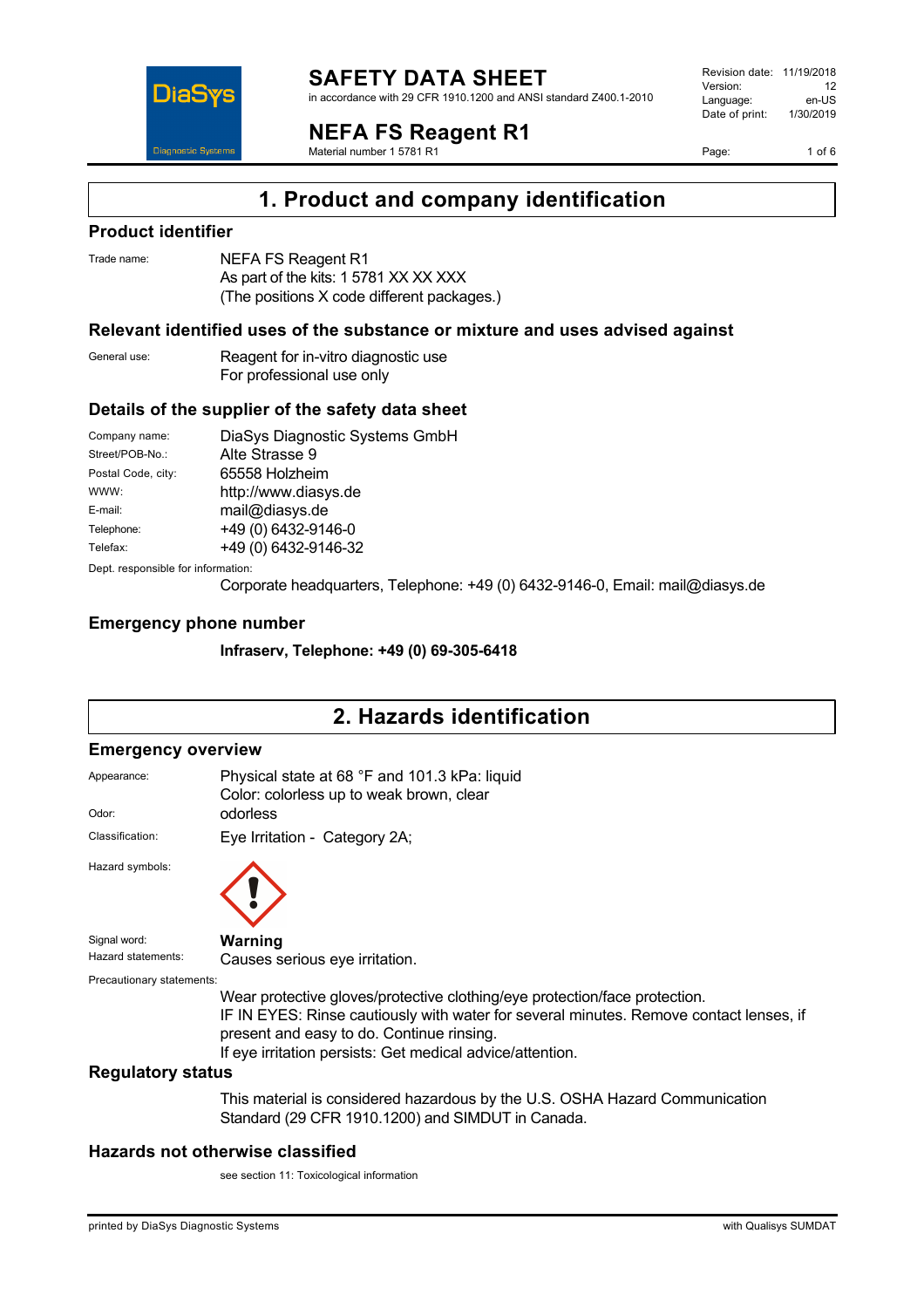

### **NEFA FS Reagent R1**

Material number 1 5781 R1

Revision date: 11/19/2018 Version: 12<br>Language: en-LIS Language: Date of print: 1/30/2019

Page: 2 of 6

## **3. Composition / Information on ingredients**

Chemical characterization: Aqueous solution of anorganic salts and organic compounds.

| Relevant ingredients: |                                                      |            |                                                                                                                                     |
|-----------------------|------------------------------------------------------|------------|-------------------------------------------------------------------------------------------------------------------------------------|
| CAS No.               | Designation                                          | Content    | Classification                                                                                                                      |
| CAS 9002-93-1         | Octylphenoxypolyethoxyethanol                        | $< 2.5 \%$ | Acute Toxicity - oral - Category 4.<br>Eye Damage - Category 1.<br>Aquatic toxicity - chronic -<br>Category 2.                      |
| CAS<br>10191-18-1     | 2-[bis(2-Hydroxyethyl)amino]<br>ethanesulphonic acid | $< 2 \%$   | Skin Irritation - Category 2.<br>Eye Irritation - Category 2A.<br>Specific Target Organ Toxicity<br>(Single Exposure) - Category 3. |

|                                                    | 4. First aid measures                                                                                                                                                                                                                      |
|----------------------------------------------------|--------------------------------------------------------------------------------------------------------------------------------------------------------------------------------------------------------------------------------------------|
| General information:                               | First aider: Pay attention to self-protection!<br>If medical advice is needed, have product container or label at hand.                                                                                                                    |
| In case of inhalation:                             | Provide fresh air. Seek medical aid in case of troubles.                                                                                                                                                                                   |
| Following skin contact:                            | Change contaminated clothing. Remove residues with water. Seek medical aid in case of<br>troubles.                                                                                                                                         |
| After eye contact:                                 | Immediately flush eyes with plenty of flowing water for 10 to 15 minutes holding eyelids<br>apart. Remove contact lenses, if present and easy to do. Continue rinsing. Subsequently<br>seek the immediate attention of an ophthalmologist. |
| After swallowing:                                  | Rinse mouth immediately and drink plenty of water. Never give anything by mouth to an<br>unconscious person. Seek medical attention.                                                                                                       |
| Most important symptoms/effects, acute and delayed |                                                                                                                                                                                                                                            |
|                                                    | Causes serious eye irritation.                                                                                                                                                                                                             |

### **Information to physician**

Treat symptomatically.

# **5. Fire fighting measures**

Flash point/flash point range:

not combustible

Auto-ignition temperature: No data available

Suitable extinguishing media:

Product is non-combustible. Extinguishing materials should therefore be selected according to surroundings.

### **Specific hazards arising from the chemical**

Fires in the immediate vicinity may cause the development of dangerous vapors. In case of fire may be liberated: Nitrogen oxides (NOx), sulphur oxides, Carbon monoxide and carbon dioxide.

Protective equipment and precautions for firefighters:

Wear self-contained breathing apparatus.

Additional information: Do not allow fire water to penetrate into surface or ground water.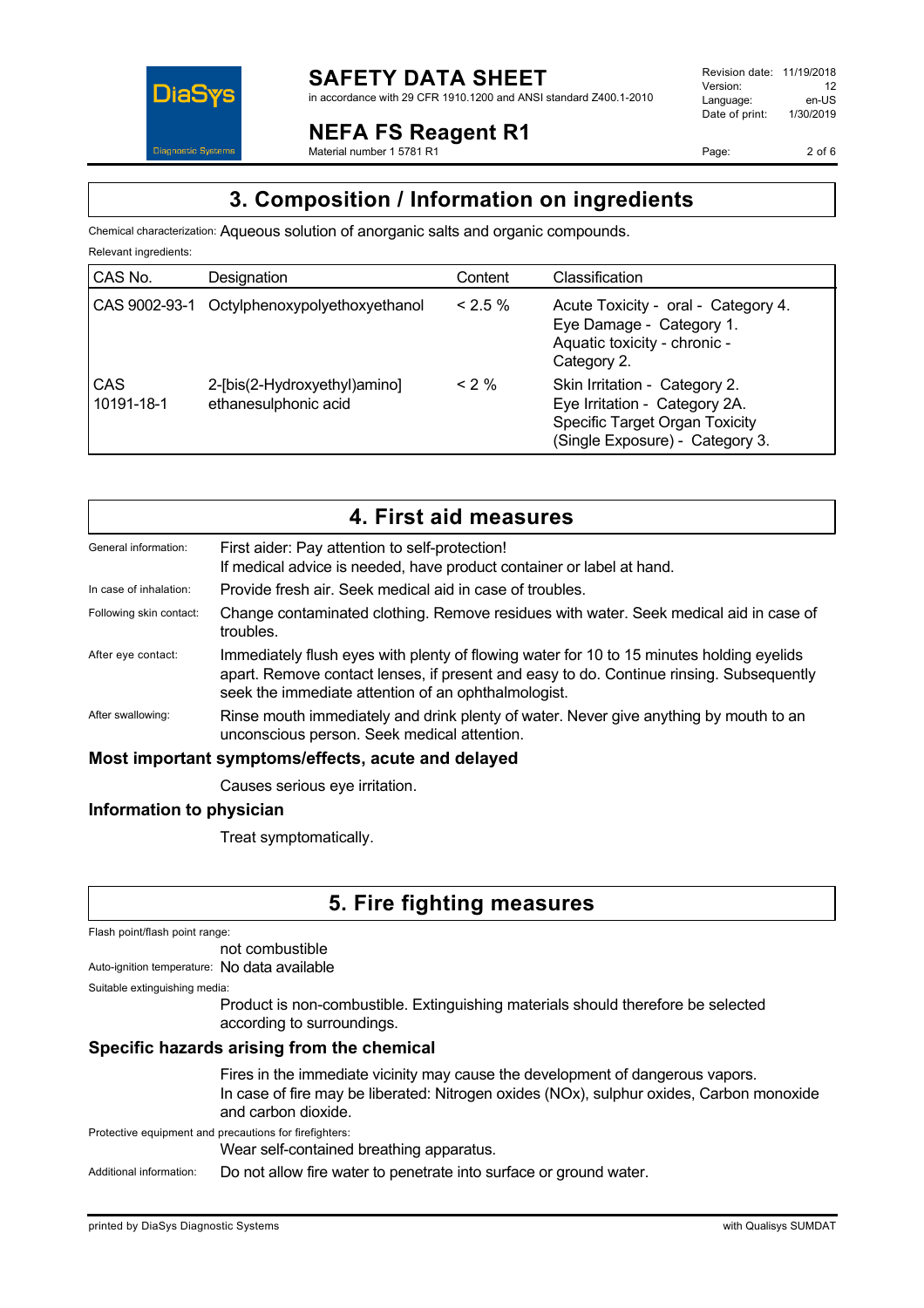

in accordance with 29 CFR 1910.1200 and ANSI standard Z400.1-2010

### **NEFA FS Reagent R1**

Material number 1 5781 R1

Revision date: 11/19/2018 Version: 12<br>Language: en-LIS Language: en-US<br>Date of print: 1/30/2019  $Date$  of print:

Page: 3 of 6

| 6. Accidental release measures |                                                                                                                                                                                                                 |
|--------------------------------|-----------------------------------------------------------------------------------------------------------------------------------------------------------------------------------------------------------------|
| Personal precautions:          | Avoid contact with skin and eyes. Wear appropriate protective equipment. Provide<br>adequate ventilation. Keep unprotected people away.                                                                         |
| Environmental precautions:     |                                                                                                                                                                                                                 |
|                                | Do not allow to penetrate into soil, waterbodies or drains.                                                                                                                                                     |
| Methods for clean-up:          | Soak up with absorbent materials such as sand, siliceus earth, acid- or universal binder.<br>Store in special closed containers and dispose of according to ordinance. Wash spill<br>area with plenty of water. |

## **7. Handling and storage**

### **Handling**

Advices on safe handling: Avoid contact with skin and eyes. Wear appropriate protective equipment. Keep all containers, equipment and working place clean. Provide adequate ventilation, and local exhaust as needed. Do not eat, drink or smoke when using this product. Wash hands thoroughly after handling. Have eye wash bottle or eye rinse ready at work place.

### **Storage**

Requirements for storerooms and containers:

Keep containers tightly closed and at a temperature between 35.6 °F and 46.4 °F. Do not freeze. Protect from light. Keep sterile.

Hints on joint storage: Keep away from food, drink and animal feedingstuffs.

## **8. Exposure controls / personal protection**

### **Engineering controls**

Provide good ventilation and/or an exhaust system in the work area. See also information in chapter 7, section storage.

### **Personal protection equipment (PPE)**

| Eye/face protection             | Tightly sealed goggles according to OSHA Standard - 29 CFR: 1910.133 or ANSI<br>Z87.1-2010.                                                                                                                                                     |
|---------------------------------|-------------------------------------------------------------------------------------------------------------------------------------------------------------------------------------------------------------------------------------------------|
| Skin protection                 | Wear suitable protective clothing.                                                                                                                                                                                                              |
|                                 | Protective gloves according to OSHA Standard - 29 CFR: 1910.138.<br>Glove material: Butyl caoutchouc (butyl rubber) - Breakthrough time: >480 min.<br>Observe glove manufacturer's instructions concerning penetrability and breakthrough time. |
| Respiratory protection:         | Use a breathing protection against vapors/aerosol.<br>Use combination filter type A/P according to OSHA Standard - 29 CFR: 1910.134 or ANSI<br>Z88.2.                                                                                           |
| General hygiene considerations: |                                                                                                                                                                                                                                                 |
|                                 | Avoid contact with skin and eyes. Change contaminated clothing. Wash hands before<br>breaks and after work. Do not eat, drink or smoke when using this product. Have eye                                                                        |

wash bottle or eye rinse ready at work place.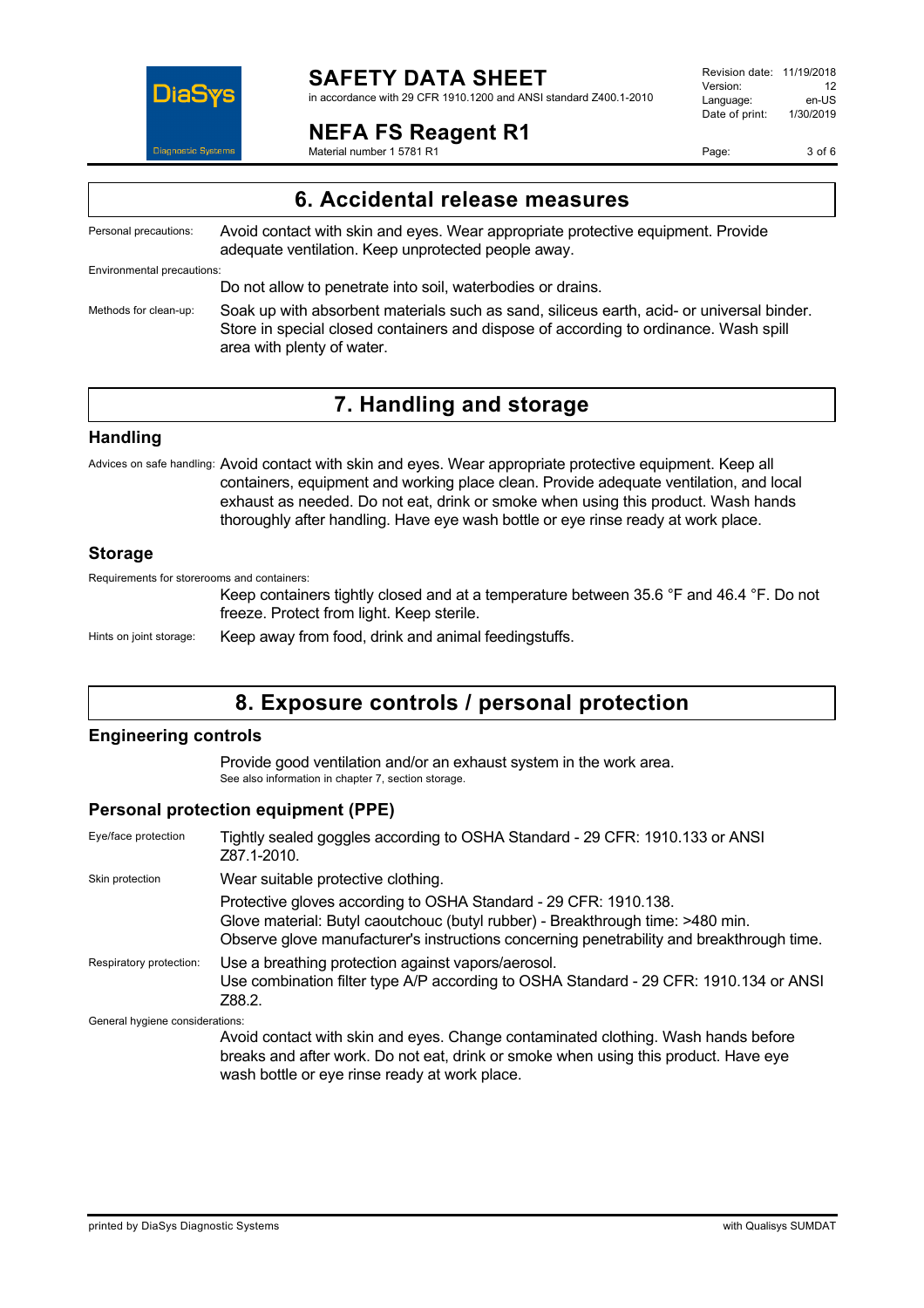

in accordance with 29 CFR 1910.1200 and ANSI standard Z400.1-2010

**NEFA FS Reagent R1**

Material number 1 5781 R1

Revision date: 11/19/2018 Version: 12<br>
Language: en-US Language: en-US<br>Date of print: 1/30/2019  $Date$  of print:

Page: 4 of 6

# **9. Physical and chemical properties**

### **Information on basic physical and chemical properties**

| Appearance:                              | Physical state at 68 °F and 101.3 kPa: liquid<br>Color: colorless up to weak brown, clear |
|------------------------------------------|-------------------------------------------------------------------------------------------|
| Odor:                                    | odorless                                                                                  |
| Odor threshold:                          | No data available                                                                         |
| pH value:                                | at 77 °F: 7.0                                                                             |
| Melting point/freezing point:            | No data available                                                                         |
| Initial boiling point and boiling range: | No data available                                                                         |
| Flash point/flash point range:           | not combustible                                                                           |
| Evaporation rate:                        | No data available                                                                         |
| Flammability:                            | No data available                                                                         |
| Explosion limits:                        | No data available                                                                         |
| Vapor pressure:                          | No data available                                                                         |
| Vapor density:                           | No data available                                                                         |
| Density:                                 | at 68 °F: 1.0165 g/mL                                                                     |
| Water solubility:                        | completely miscible                                                                       |
| Partition coefficient: n-octanol/water:  | No data available                                                                         |
| Auto-ignition temperature:               | No data available                                                                         |
| Thermal decomposition:                   | No data available                                                                         |
| Additional information:                  | No data available                                                                         |

# **10. Stability and reactivity**

| No data available                                                                                                                                        |
|----------------------------------------------------------------------------------------------------------------------------------------------------------|
| Stable under recommended storage conditions.                                                                                                             |
| Possibility of hazardous reactions<br>No hazardous reactions known.                                                                                      |
| Protect against heat /sun rays.                                                                                                                          |
| No data available                                                                                                                                        |
| Hazardous decomposition products:<br>No hazardous decomposition products when regulations for storage and handling are<br>observed.<br>No data available |
|                                                                                                                                                          |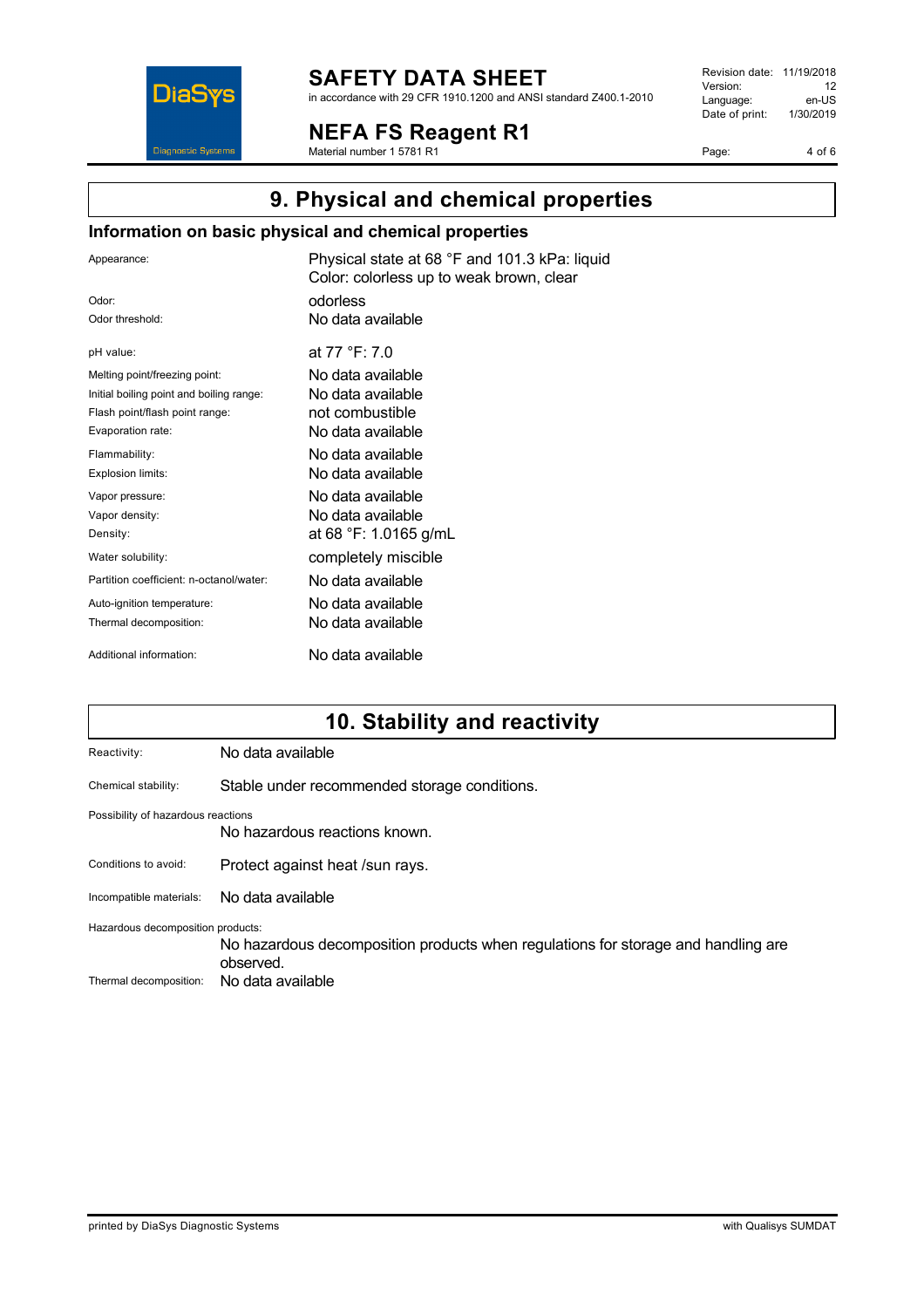

in accordance with 29 CFR 1910.1200 and ANSI standard Z400.1-2010

**NEFA FS Reagent R1**

Material number 1 5781 R1

Revision date: 11/19/2018 Version: 12<br>Language: en-LIS Language: en-US<br>Date of print: 1/30/2019  $Date$  of print:

Page: 5 of 6

**11. Toxicological information**

### **Toxicological tests**

Toxicological effects: The statements are derived from the properties of the single components. No toxicological data is available for the product as such. Acute toxicity (oral): Lack of data. Acute toxicity (dermal): Lack of data. Acute toxicity (inhalative): Lack of data. Skin corrosion/irritation: Lack of data. Serious eye damage/irritation: Eye Irritation - Category 2A = Causes serious eye irritation. Sensitisation to the respiratory tract: Lack of data. Skin sensitisation: Lack of data. Germ cell mutagenicity/Genotoxicity: Lack of data. Carcinogenicity: Lack of data. Reproductive toxicity: Lack of data. Effects on or via lactation: Lack of data. Specific target organ toxicity (single exposure): Lack of data. Specific target organ toxicity (repeated exposure): Lack of data. Aspiration hazard: Lack of data.

# **12. Ecological information**

### **Ecotoxicity**

Further details: No data available

### **Mobility in soil**

No data available

### **Persistence and degradability**

Further details: No data available

### **Additional ecological information**

General information: Do not allow to enter into ground-water, surface water or drains.

### **13. Disposal considerations**

### **Product**

Recommendation: Special waste. Dispose of waste according to applicable legislation.

### **Contaminated packaging**

Recommendation: Dispose of waste according to applicable legislation. Non-contaminated packages may be recycled.